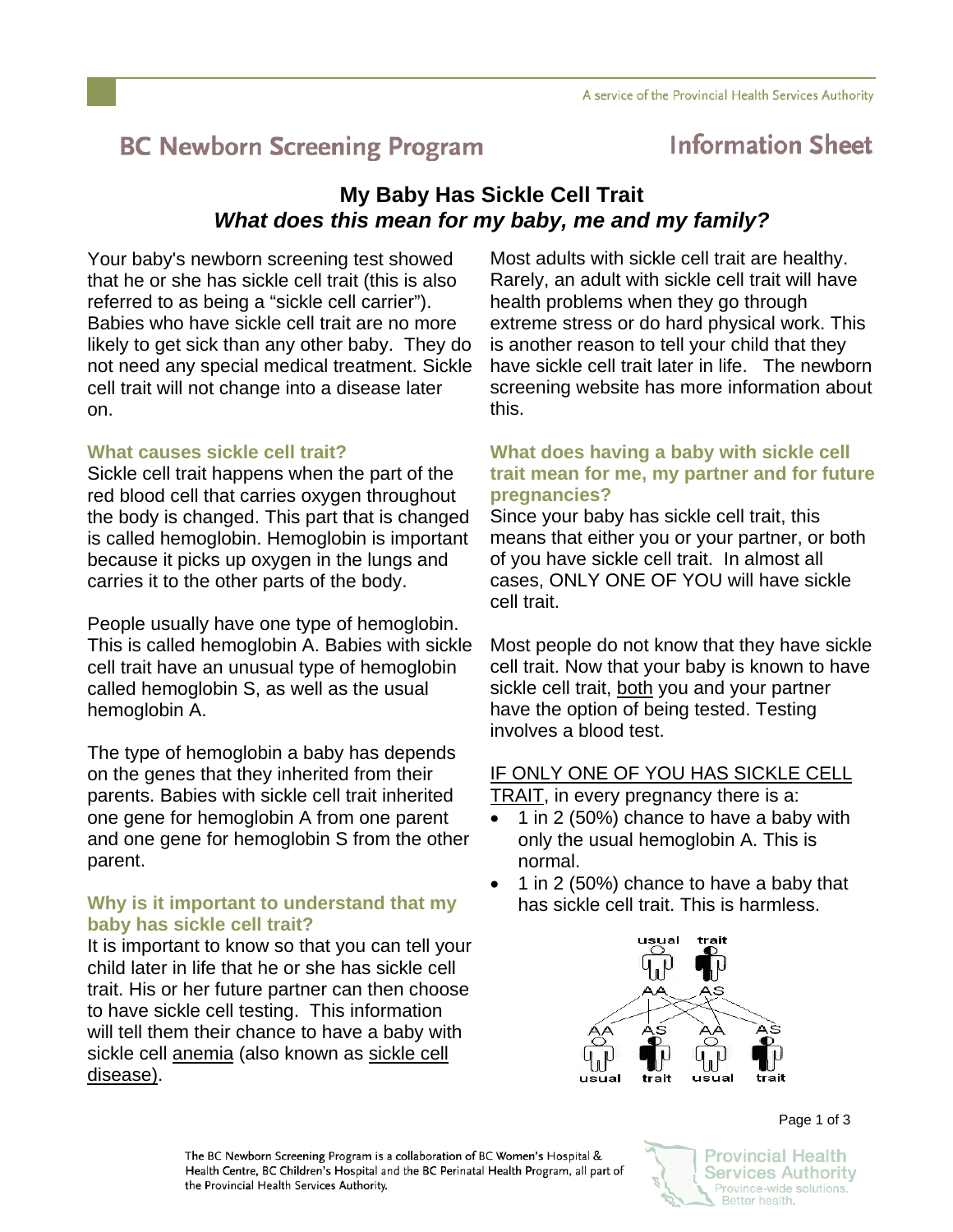In the unlikely event that BOTH OF YOU HAVE SICKLE CELL TRAIT, in every pregnancy there is a:

- 1 in 4 (25%) chance to have a baby with only the usual hemoglobin A. This is normal.
- 1 in 2 (50%) chance to have a baby with sickle cell trait. This is harmless.
- 1 in 4 (25%) chance to have a baby with sickle cell anemia.



If both of you have sickle cell trait and you become pregnant in the future, you will have the option of having your baby tested during pregnancy through prenatal diagnosis or after birth through newborn screening.

**Should my other children be tested?** 

IF ONLY ONE OF YOU HAS SICKLE CELL TRAIT, it is suggested that you discuss the testing of your other children with your family doctor. While it is usually recommended to delay the testing of other children until they can make their own decision about whether to be tested, some parents may choose to have their child tested before this because of the small risk of health problems when the child goes through extreme stress or does hard physical work.

#### IF BOTH OF YOU HAVE SICKLE CELL TRAIT, your other children may be tested (a blood test) to make sure they do not have

sickle cell anemia. Your family doctor can arrange the testing.

## **Should my relatives be tested?**

Any blood relative (for example, brother, sister, aunt or cousin) of a person with sickle cell trait may also have sickle cell trait. Your relatives may have questions about their chance of having a baby with sickle cell anemia. We suggest they talk to their family doctor who may offer them testing.

## **What is sickle cell anemia?**

People with sickle cell anemia get two genes for hemoglobin S. These genes cause the blood cells to have a different shape when oxygen levels in your blood are low. They look like a sickle. The sickled red blood cells can become stuck in small blood vessels, block the blood supply and cause pain and damage in that part of the body. They also cause a low blood count that makes the person tired and short of breath. This is called anemia and it does not go away. It is important for babies with sickle cell anemia to receive regular medical care.

## **How common is sickle cell anemia?**

Sickle cell anemia affects both males and females. It is common among people and families of African, Caribbean, Middle Eastern, Asian, Mediterranean, Indian and Central and South American descent. This is because malaria is common in these regions. People with sickle cell trait do better when infected with malaria than people who do not have sickle cell trait. In other words, it is an advantage in these parts of the world to have sickle cell trait. In British Columbia, sickle cell anemia is found in 1 or 2 babies each year.



Page 2 of 3